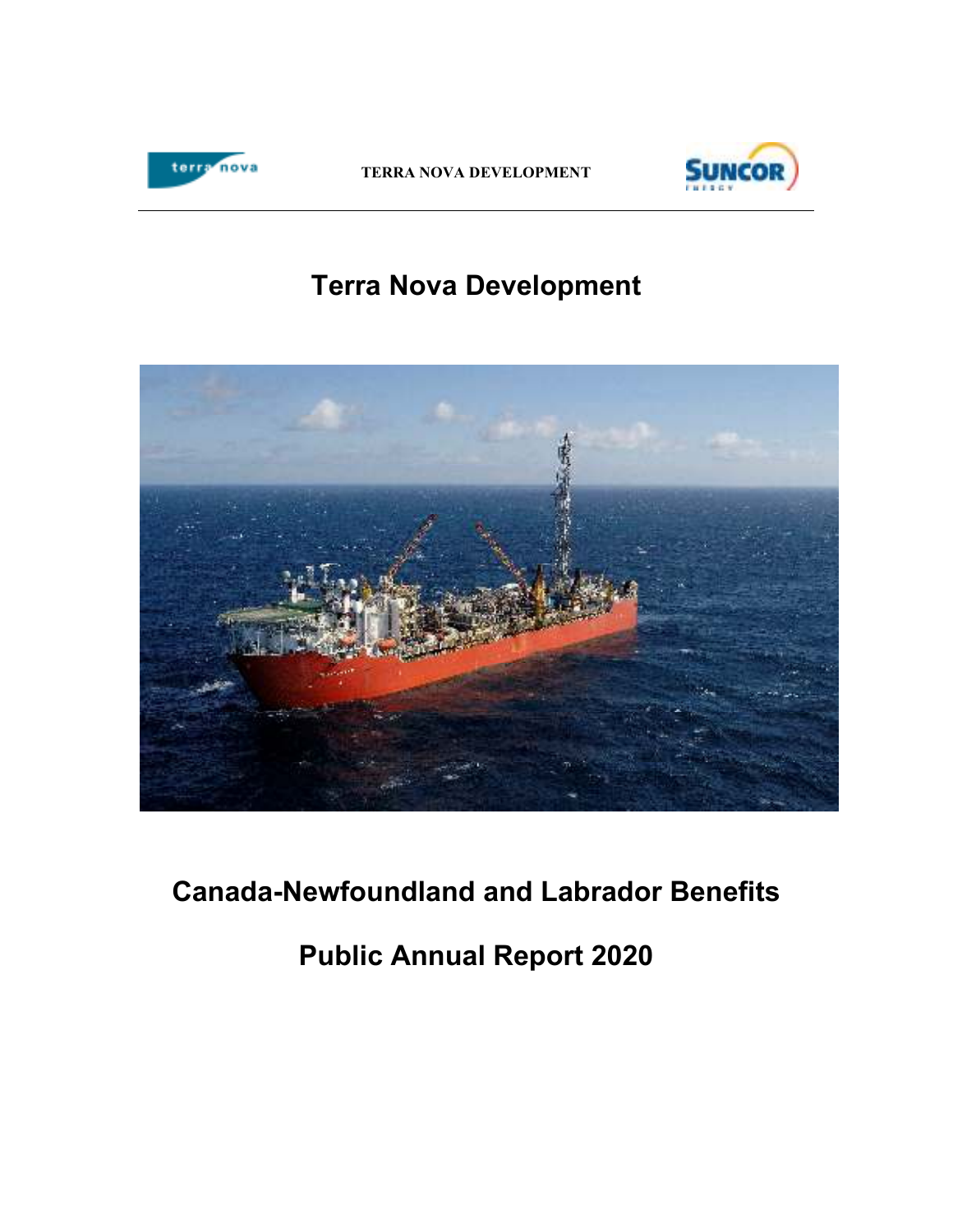

# **Table of Contents**

| <b>FIGURES AND TABLES</b> |  |
|---------------------------|--|
|                           |  |

| TABLE 2 - TERRA NOVA (DECEMBER 31, 2020) EMPLOYMENT SUMMARY BY LOCATION  6  |  |
|-----------------------------------------------------------------------------|--|
| TABLE 3 - TERRA NOVA (DECEMBER 31, 2020) EMPLOYMENT SUMMARY BY DISCIPLINE 7 |  |
|                                                                             |  |
|                                                                             |  |
|                                                                             |  |
|                                                                             |  |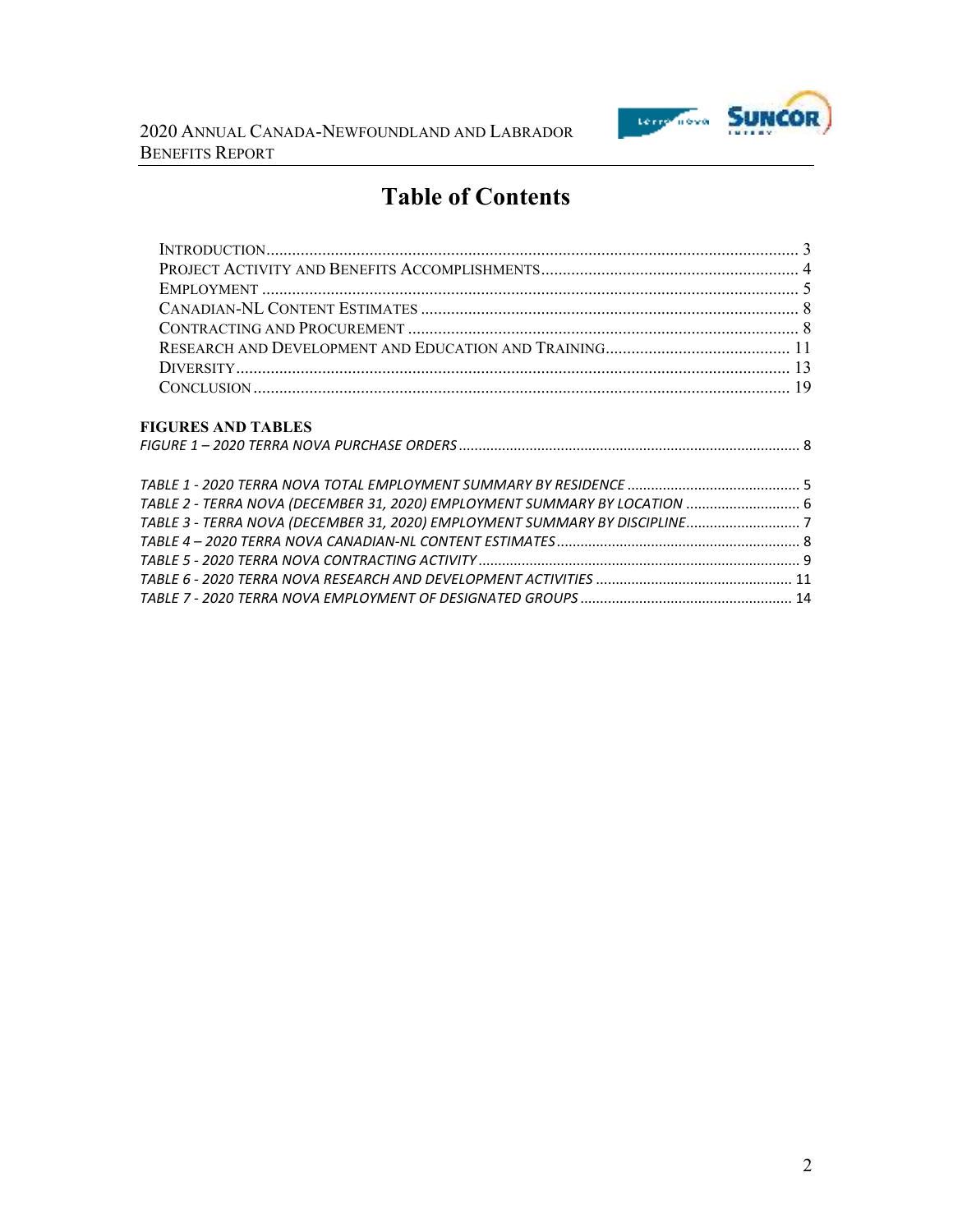

## **Introduction**

The Terra Nova Oil Field is situated on the Grand Banks, about 350 kilometers east-southeast of St. John's, Newfoundland, and 35 kilometers southeast of the Hibernia Oil Field. The Terra Nova field is comprised of a combination of producing wells, as well as water injection and gas injection wells, and delivers production from the Graben, East Flank and Far East blocks.

The Terra Nova co-ventures are: Suncor Energy (37.675%), ExxonMobil (19%), Statoil (15%), Husky Energy (13%), Murphy Oil (10.475%), Mosbacher Operating (3.85%), and Chevron Canada (1%). Suncor Energy is the operator of the Terra Nova project.

Discovered in 1984, the field was the second to be developed off Newfoundland. Production from the field began in 2002, through the use of a Floating, Production, Storage and Offloading (FPSO) vessel. This was the first development in North America to use FPSO technology in a harsh weather environment.

The FPSO is a ship-shaped vessel which has integrated oil storage capability from which oil is offloaded into a shuttle tanker. The storage capacity of the Terra Nova FPSO is 960,000 barrels of oil with accommodations for up to 120 personnel while producing. The vessel is 292.2 meters long, 45.5 meters wide and stands higher than 18 stories. Terra Nova pre-production capital expenditures were approximately \$2.8 billion. The FPSO arrived in field on August 21, 2001 and produced first oil in January 2002.

Suncor Energy, as operator of Terra Nova, is committed to enhancing opportunities for the people of the province through participation in the Terra Nova Development. A lasting economic legacy is being created for the province through Suncor's recruitment and training of local talent, its provision of full and fair opportunity to local businesses, and by giving first consideration to locally produced goods and services within the Province, where those goods and services are deemed competitive.

This report summarizes overall performance for the Terra Nova Development in the area of Canada-Newfoundland and Labrador Benefits for the reporting period of January 1, 2020 to December 31, 2020. Included in this report are summaries of Terra Nova's Activities, Expenditures, Employment, Education and Training, Supplier Development, Research and Development, Diversity, and Community Investment.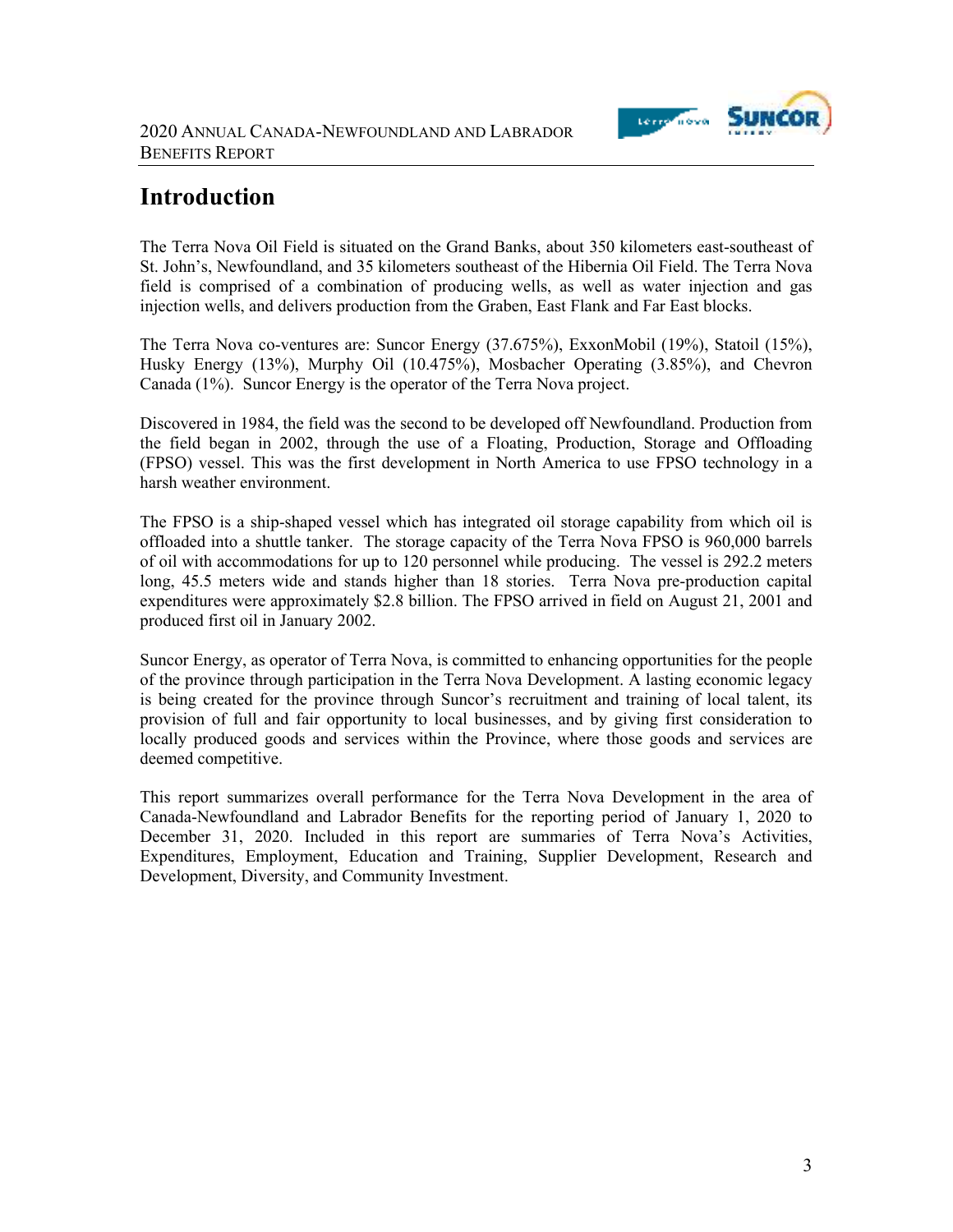

# **Project Activity and Benefits Accomplishments**

Suncor, as operator of Terra Nova, achieved milestone successes during 2020. Some of the major accomplishments included:

- **i. FPSO Disconnection from Field** In June of 2020 the Terra Nova FPSO disconnected from the field and began its journey to Conception Bay to retrieve the turret cover plate.
- **ii.** Subsea DSV Program During the week of June 26<sup>th</sup>, 2020, TFMC's dive support vessel arrived in the Terra Nova field to perform essential work on the subsea assets, such as monitoring and inspections. The DSV departed the field the week of July  $9<sup>th</sup>$ , 2020. Due to the successful and safe completion of this program, both Suncor and TFMC made donations to The Gathering Place in St. John's, NL.
- **iii. Arrival of FPSO in Conception Bay** The week of July 24<sup>th</sup>, 2020 saw the FPSO arrive in Conception Bay to retrieve the turret cover plate and was anchored in the bay until proceeding further to quayside.
- **iv. Arrival of FPSO in Bull Arm** The TN FPSO arrived at the Bull Arm Facility on November 22<sup>nd</sup>, 2020, to be fully stationed and in steady-state preservation before the end of 2020.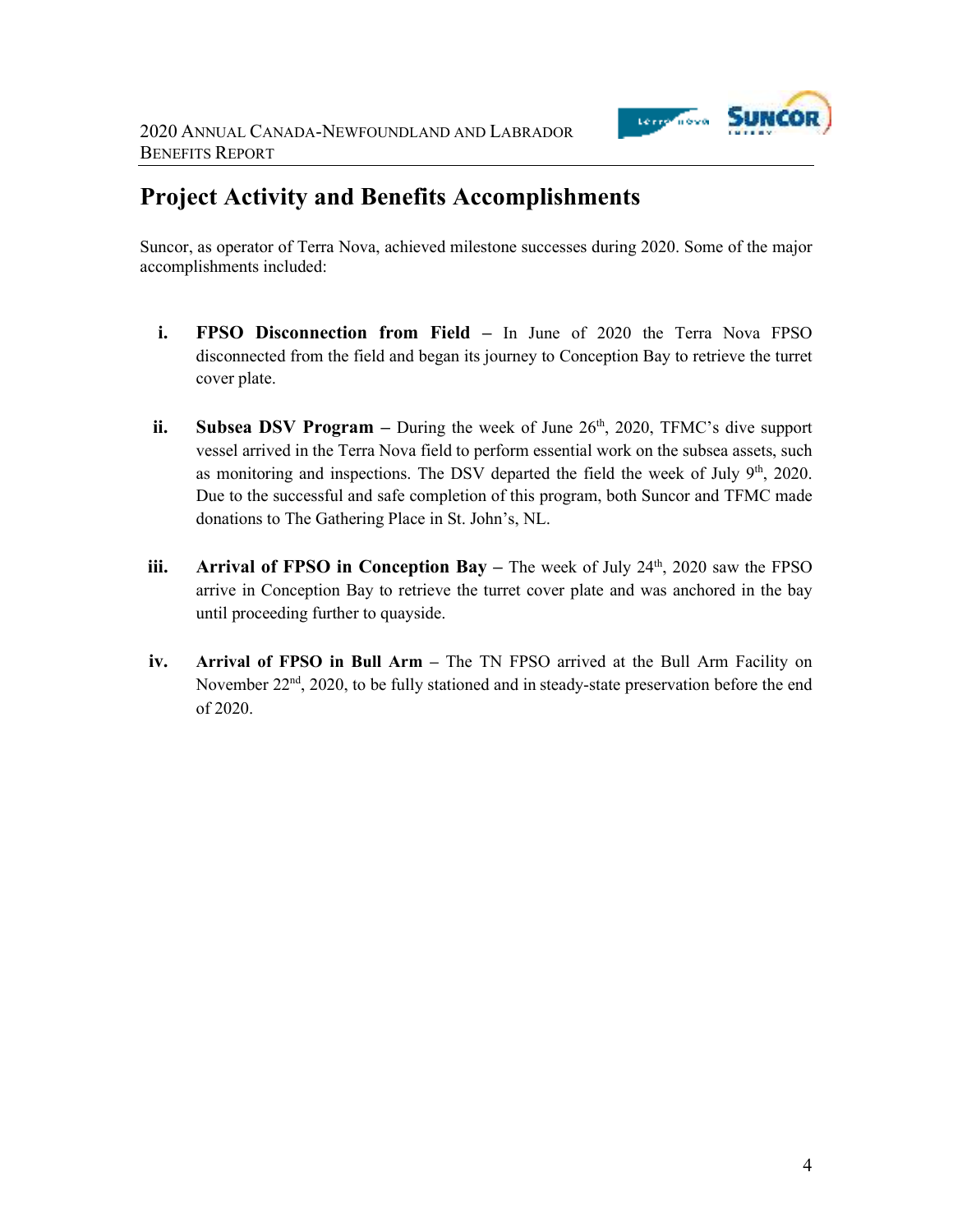

# **Employment**

## **Basis of Reporting**

Terra Nova employees include full-time employees of Suncor and select major Contractors. The numbers reported generally exclude short-term assignments with any of the foregoing entities and any full-time employment which may have been generated by Terra Nova through work by other sub-contractors. However, the number of individuals in these latter categories is minimal and would not materially impact the employee count.

## **Employment by Residence**

As of December 31, 2020, a total of 493 people were working on the Terra Nova development. Of the 493 total, 450 or approximately 91% were residents of NL, while another 37 or approximately 8% were residents from other regions of Canada at the time of hiring (Table 1).

| <b>Total Employment Summary</b><br><b>Terra Nova</b><br>2020 |                                            |                                       |                                     |  |  |
|--------------------------------------------------------------|--------------------------------------------|---------------------------------------|-------------------------------------|--|--|
| Direct Employment<br>(Total Number of Persons)               | Newfoundland and Labrador<br>Residents (%) | Other Canadians (OC)<br>Residents (%) | Non-Canadians (NC)<br>Residents (%) |  |  |
| 490                                                          | 91%                                        | 8%                                    | 1%                                  |  |  |

*Table 1 - 2020 Terra Nova Total Employment Summary by Residence*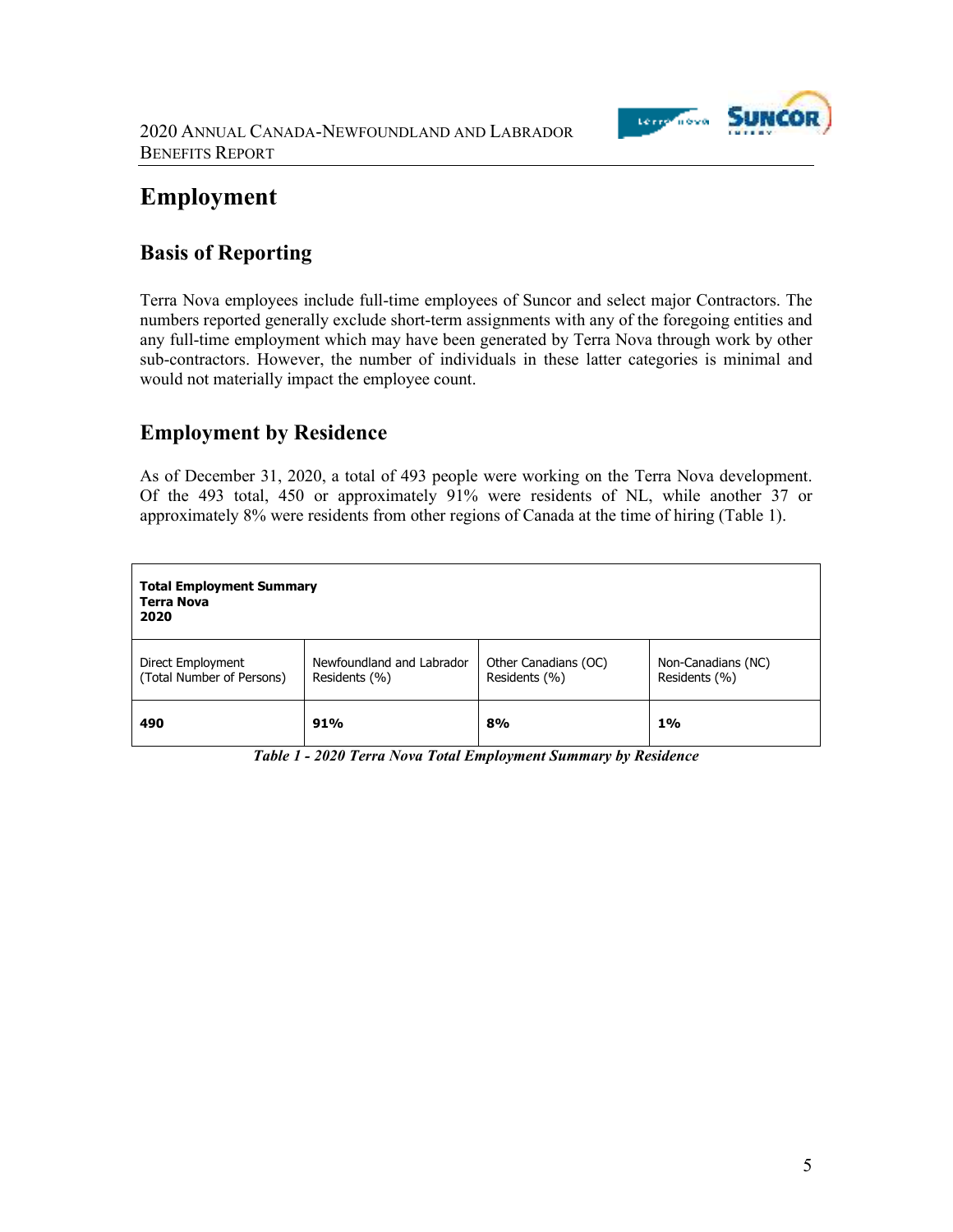

## **Employment by Residence Status and Location**

Newfoundland and Labrador residents supporting the Terra Nova development consisted of 258 employees who were employed onshore and 192 who were employed offshore. Residents from other Canadian provinces and territories consisted of 24 employed onshore, 11 employed offshore and two people were employed outside of NL supporting Terra Nova (Table 2).

|                 | <b>Total Number of Persons</b> |                         |             |                |             |                         |
|-----------------|--------------------------------|-------------------------|-------------|----------------|-------------|-------------------------|
| <b>Location</b> |                                | <b>Residency Status</b> |             |                | Gender      | <b>Total</b>            |
|                 | <b>NL</b>                      | <b>OC</b>               | <b>NC</b>   | <b>Male</b>    | Female      |                         |
| <b>Onshore</b>  | 258                            | 24                      | 6           | 212            | 76          | 288                     |
| <b>Offshore</b> | 192                            | 11                      | $\mathbf 0$ | 200            | 3           | 203                     |
| <b>Other</b>    | $\mathbf 0$                    | $\overline{2}$          | $\mathbf 0$ | $\overline{2}$ | $\mathbf 0$ | $\overline{\mathbf{2}}$ |
|                 |                                |                         |             |                | Total:      | 493                     |

*Table 2 - Terra Nova (December 31, 2020) Employment Summary by Location*

## **Employment by Discipline**

Of the 493 employees supporting the Terra Nova development, 414 were male and 79 were female or approximately 16% of the workforce (Table 7). Table 7 also breaks down the employment summary by discipline, which includes management, administration, engineers, technicians, professionals, skilled trades, labour, students and others that do not fit as one of these categories. The disciplines that are the most male-dominated are the skilled trades and marine crew - both at 99%, while the discipline that is the most female-dominated is administration at 66% female.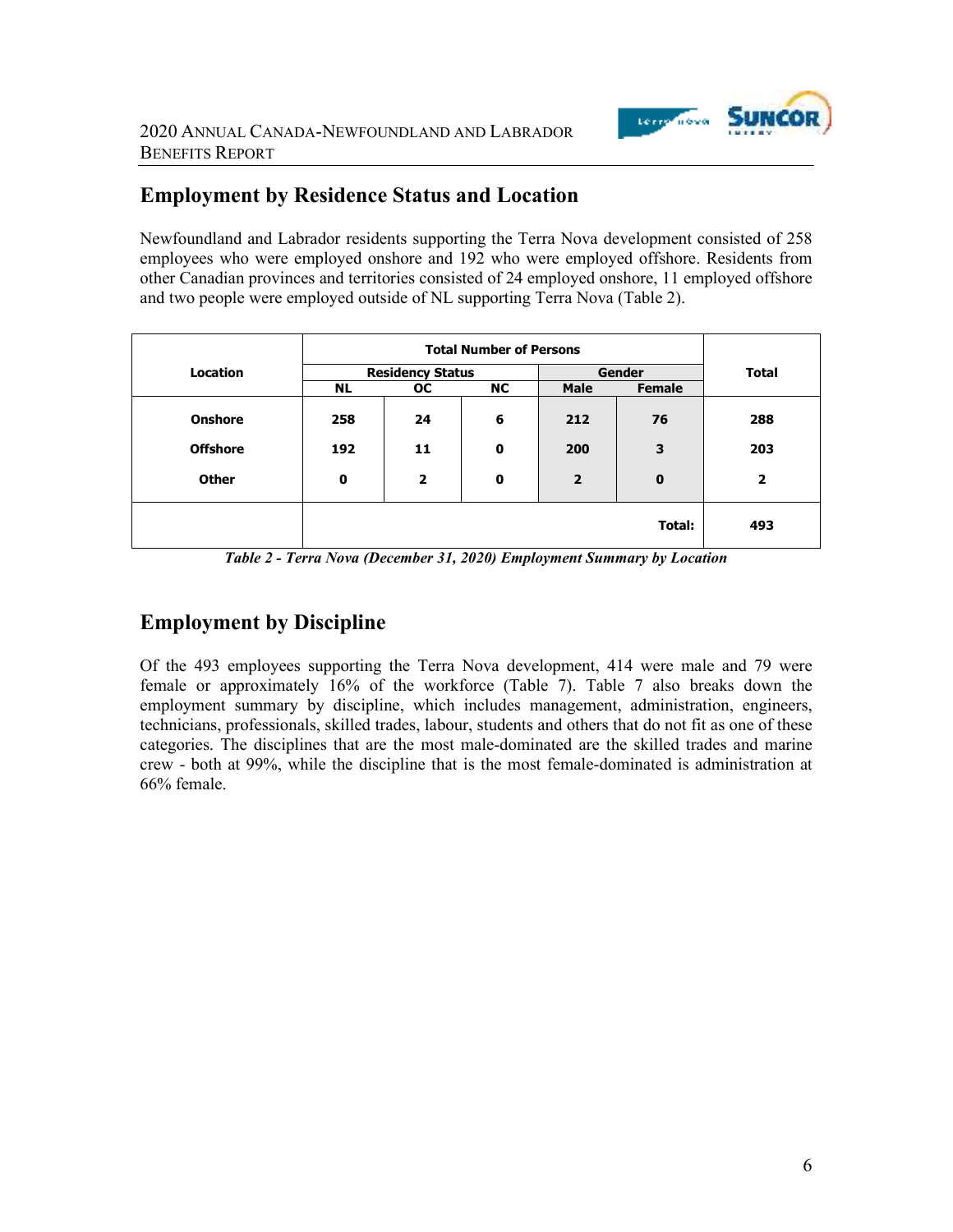

#### 2020 ANNUAL CANADA-NEWFOUNDLAND AND LABRADOR BENEFITS REPORT

|                       | <b>Number of Persons</b> |                                |                |               | <b>Total Number of</b> |  |
|-----------------------|--------------------------|--------------------------------|----------------|---------------|------------------------|--|
| <b>Discipline</b>     | <b>Male</b>              | $\frac{1}{2}$<br><b>Female</b> |                | $\frac{1}{2}$ | <b>Persons</b>         |  |
| <b>Management</b>     | 61                       | 87%                            | 9              | 13%           | 70                     |  |
| <b>Administration</b> | 10                       | 34%                            | 19             | 66%           | 29                     |  |
| <b>Engineers</b>      | 51                       | 78%                            | 14             | 22%           | 65                     |  |
| <b>Technicians</b>    | 43                       | 93%                            | 3              | <b>7%</b>     | 46                     |  |
| <b>Professionals</b>  | 47                       | 64%                            | 26             | 36%           | 73                     |  |
| <b>Skilled Trades</b> | 87                       | 99%                            | $\mathbf{1}$   | $1\%$         | 88                     |  |
| Labour                | 29                       | 88%                            | 4              | <b>12%</b>    | 33                     |  |
| <b>Students</b>       | 4                        | 67%                            | $\overline{2}$ | 33%           | 6                      |  |
| <b>Other</b>          | 82                       | 99%                            | $\mathbf{1}$   | $1\%$         | 83                     |  |
| <b>Totals:</b>        | 414                      |                                | 79             |               | 493                    |  |

Notes:

1. Disciplines are based on the following National Occupational Classification (NOC) Codes:

- **Management** includes: Senior Managers as well as Middle & Other Managers
- Administration includes: Administrative & Sr. Clerical Personnel as well as Clerical Personnel
- **Engineers** includes: only those in that NOC Code
- **Technicians** includes: Semi-professionals & Technicians
- **Professionals** includes: only those in that NOC Code
- **Skilled Trades** includes: Skilled Crafts & Trades as well as Skilled Trades & Service
- **Labour** includes: Semi-Skilled Manual Workers, Other Manual Workers as well as Intermediate Sales & Service
- 2. **Students** includes: any student enrolled at a recognized educational institution or accredited academic program and includes both graduate and undergraduate students, cadets or any other student.
- 3. **Other** includes: marine crew and positions that do not fit into any of the other disciplines.

*Table 3 - Terra Nova (December 31, 2020) Employment Summary by Discipline*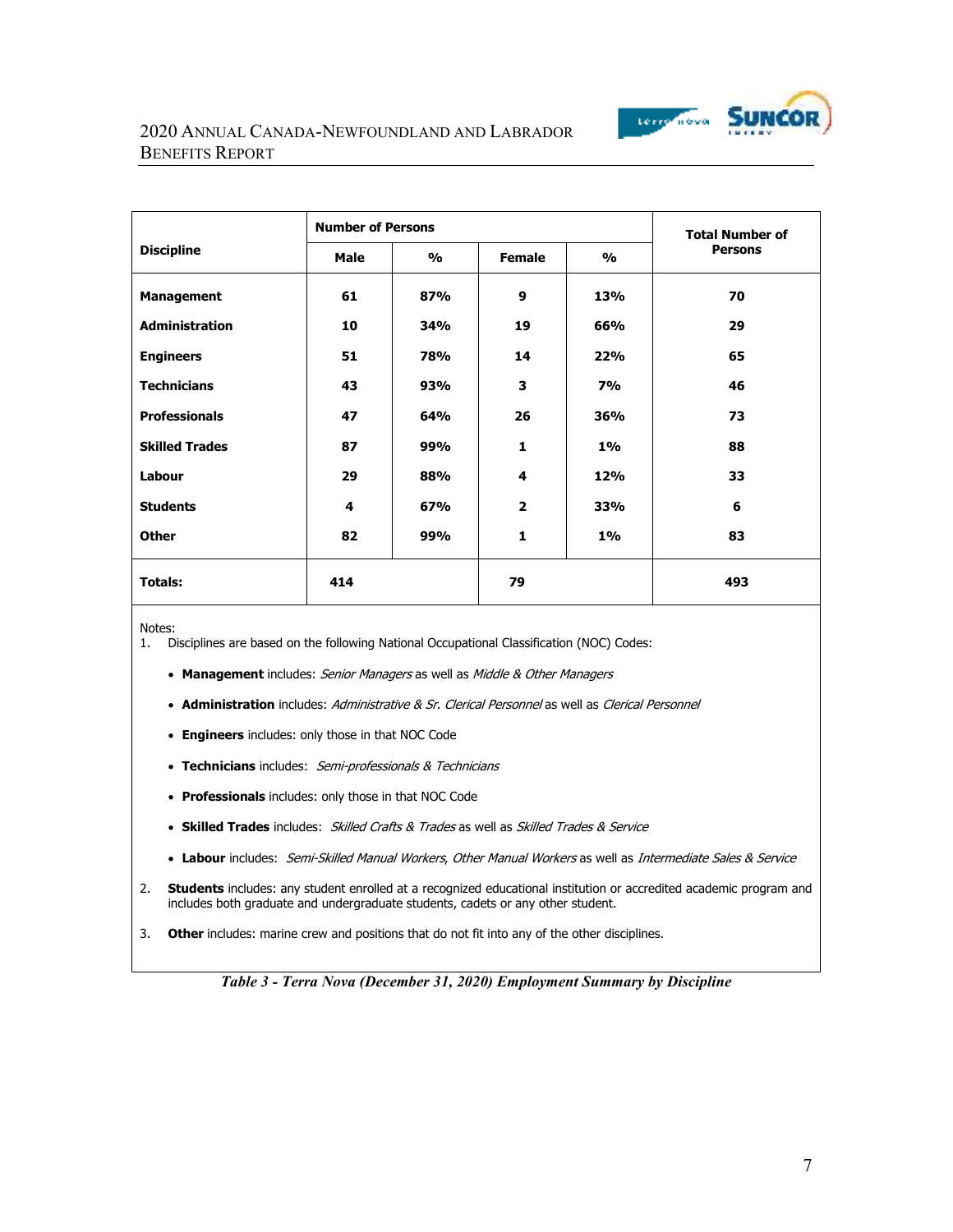

### **Canadian-NL Content Estimates**

The following table is intended to reflect the benefit distribution from Terra Nova operating and capital cash expenditures. Table 4 summarizes the content distribution of these expenditures for the 2020 reporting period. The content percentages totaled 54%, 18%, 28% for Newfoundland and Labrador, other Canadian and non-Canadian spending, respectively. As a cumulative project figure, the content percentages are Newfoundland and Labrador 56%, Other Canadian 16% and Non-Canadian 28%.

|                                 | Content                              |                           |                  |  |  |
|---------------------------------|--------------------------------------|---------------------------|------------------|--|--|
| <b>Reporting Period</b><br>2020 | <b>Newfoundland and Labrador (%)</b> | <b>Other Canadian (%)</b> | Non-Canadian (%) |  |  |
| Year to Date:                   | 54%                                  | 18%                       | 28%              |  |  |
| <b>Project Cumulative:</b>      | 56%                                  | 16%                       | 28%              |  |  |

*Table 4 – 2020 Terra Nova Canadian-NL Content Estimates* 

### **Contracting and Procurement**

A total of 3,601 purchase orders with a cumulative value of approximately \$49 million were awarded during the reporting period of January 01, 2020 to December 31, 2020. Approximately \$36.4 million (76%) was spent in Canada including NL. Figure 1 summarizes the distribution of spend associated with all purchase orders across locations.



*Figure 1 – 2020 Terra Nova Purchase Orders*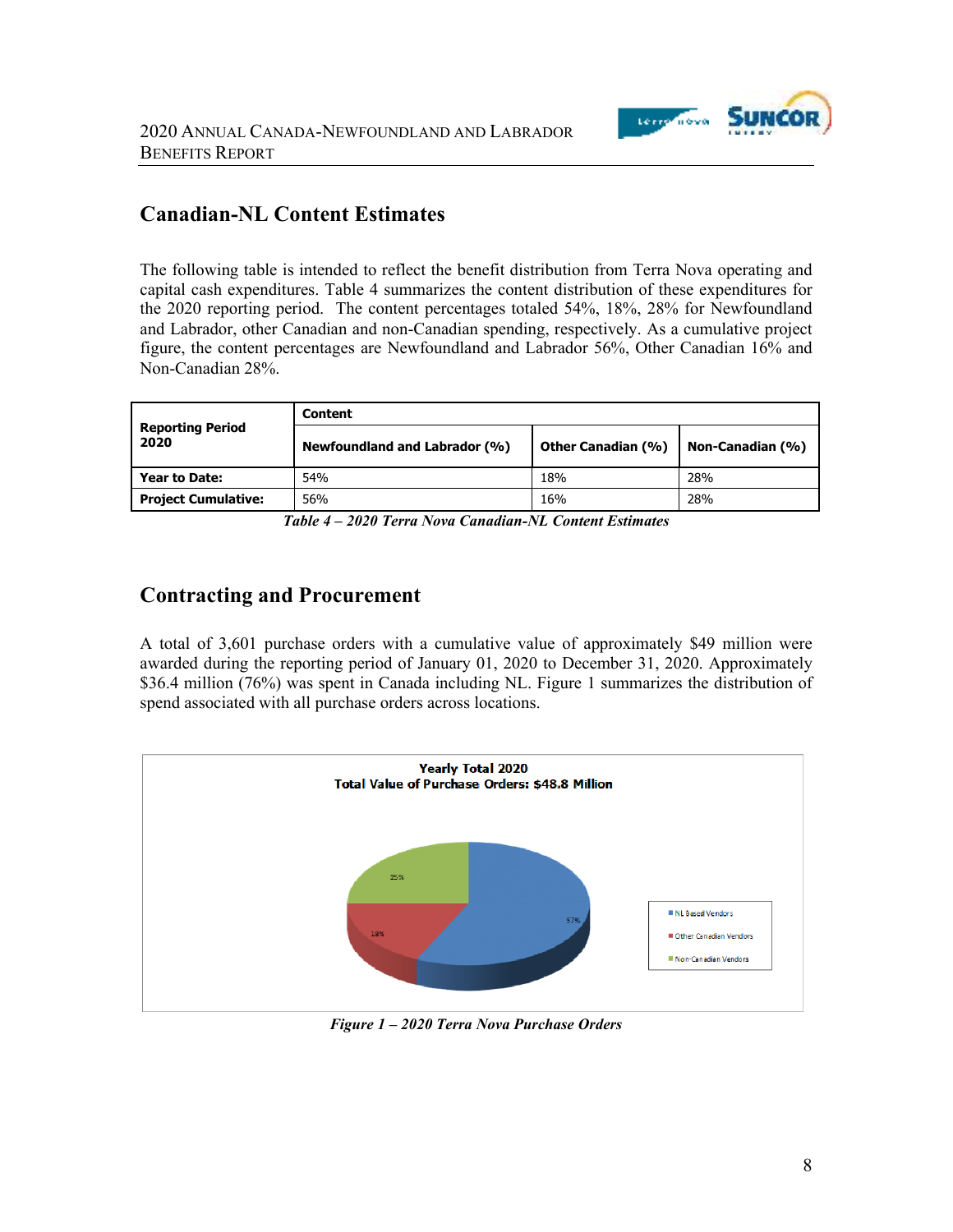

#### 2020 ANNUAL CANADA-NEWFOUNDLAND AND LABRADOR BENEFITS REPORT

A total of ten (10) new contracts or extensions, each with a value greater than \$250,000, were awarded during the reporting period January 01, 2020 to December 31, 2020 (Table 5).

| <b>Contracting Activity</b><br><b>Terra Nova</b><br>2020            |                                                                    |                                                                            |
|---------------------------------------------------------------------|--------------------------------------------------------------------|----------------------------------------------------------------------------|
| <b>Description</b>                                                  | <b>Contractor</b>                                                  | <b>Contractor Location</b><br>(NL, Other Canadian,<br><b>Non-Canadian)</b> |
| Supply of Sample Processing Services                                | Geotech Services Inc.                                              | NL                                                                         |
| Supply of Diving Safety Specialist Services                         | Wet Work Marine                                                    | Non-Canadian                                                               |
| Provision of COVID-19 PPE                                           | Grand & Toy                                                        | NL                                                                         |
| Waste Management Services                                           | Pardy's Waste Management and<br><b>Industrial Services Limited</b> | NL                                                                         |
| <b>Storage Services</b>                                             | Northern Dynamics Limited                                          | NL                                                                         |
| Supply of Electrical Consumables                                    | Graybar Canada Ltd.                                                | NL                                                                         |
| Provision of Technical Consulting Services                          | Blade Energy Partners, Ltd.                                        | NL                                                                         |
| Rotating Electrical Equipment Services                              | Pennecon Energy Technical Services                                 | NL                                                                         |
| <b>Pump Maintenance Services</b>                                    | Pennecon Energy Technical Services                                 | NL                                                                         |
| Industrial Hygiene Services<br>$T \times T$ $\rightarrow$ 0.000 $T$ | Rogers Enterprise Ltd.                                             | NL                                                                         |

*Table 5 - 2020 Terra Nova Contracting Activity*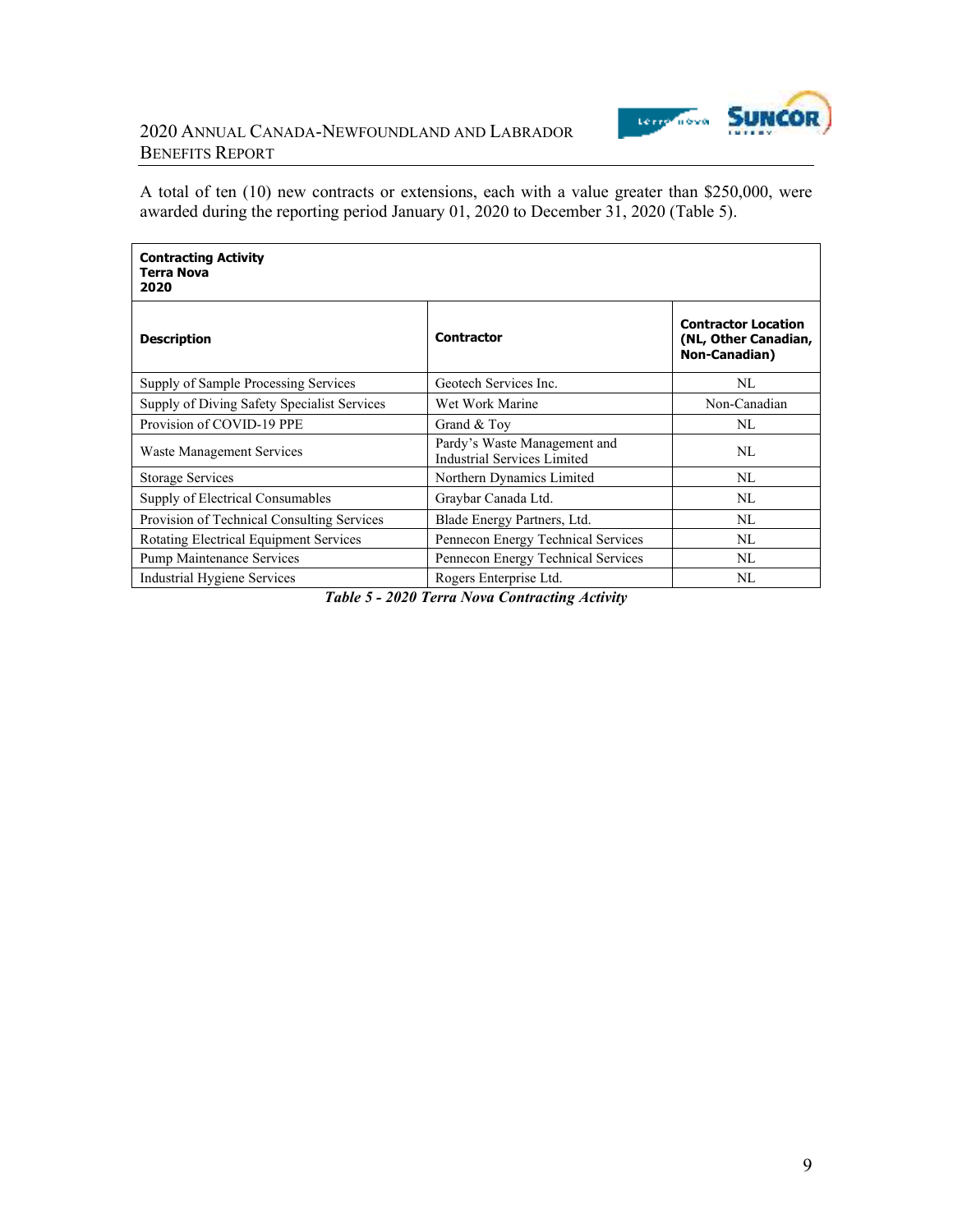

# **Supplier Development**

To ensure Newfoundland and Labrador suppliers are provided full and fair opportunity to participate in the supply of goods and services to the Terra Nova project, Suncor uses various methods to share information about requirements in a timely manner. Some of the methods are as follows.

### **1) NOIA Daily Bulletin**

Suncor advises the supplier community of Terra Nova's requirements for goods and service through the use of Expressions of Interest (EOI) postings on the NOIA Daily Bulletin. The NOIA Daily Bulletin is the most commonly used communication tool for the Oil and Gas Industry and is far reaching in the supplier community.

#### **2) Supplier Information Sessions**

From time to time, Suncor has been approached by new suppliers seeking information about participating in the oil and gas industry. Suncor's Supply Chain department often takes the opportunity to meet with new businesses to understand their capabilities and to provide information on Terra Nova's requirements and expectations.

#### **3) Supplier De-briefing Sessions**

Suncor is committed to providing all unsuccessful bidders a de-briefing on their bid, if they so request. In 2018, several companies availed of a de-briefing or spoke with a Commercial Coordinator regarding their bid and received suggestions for improvements for the future.

#### **4) Supplier Performance Management**

Suncor utilized a supplier performance management & monitoring system that ensures the pursuit of an agenda of continuous improvement with its suppliers. The process proactively supports suppliers in performance measurement and improvement to help them in achieving and exceeding their contract objectives.

#### **5) General Communication Tools**

Larger Stakeholder Groups: At the outset of the Terra Nova project, Suncor committed to open and timely communication. In order to deliver on this commitment, Suncor maintains a number of key initiatives, which are described below:

- i. Briefing Sessions: Suncor has and will continue to maintain ongoing relationships with key stakeholder groups as a means of sharing information, discussing issues, and building long-term relationships. Some of the key stakeholders include governments, C-NLOPB, NOIA, and charitable community groups.
- ii. Presentations and Speeches: Suncor responds to and initiates opportunities to provide development updates as well as technical papers and presentations to local, national and international audiences in business, industry and government.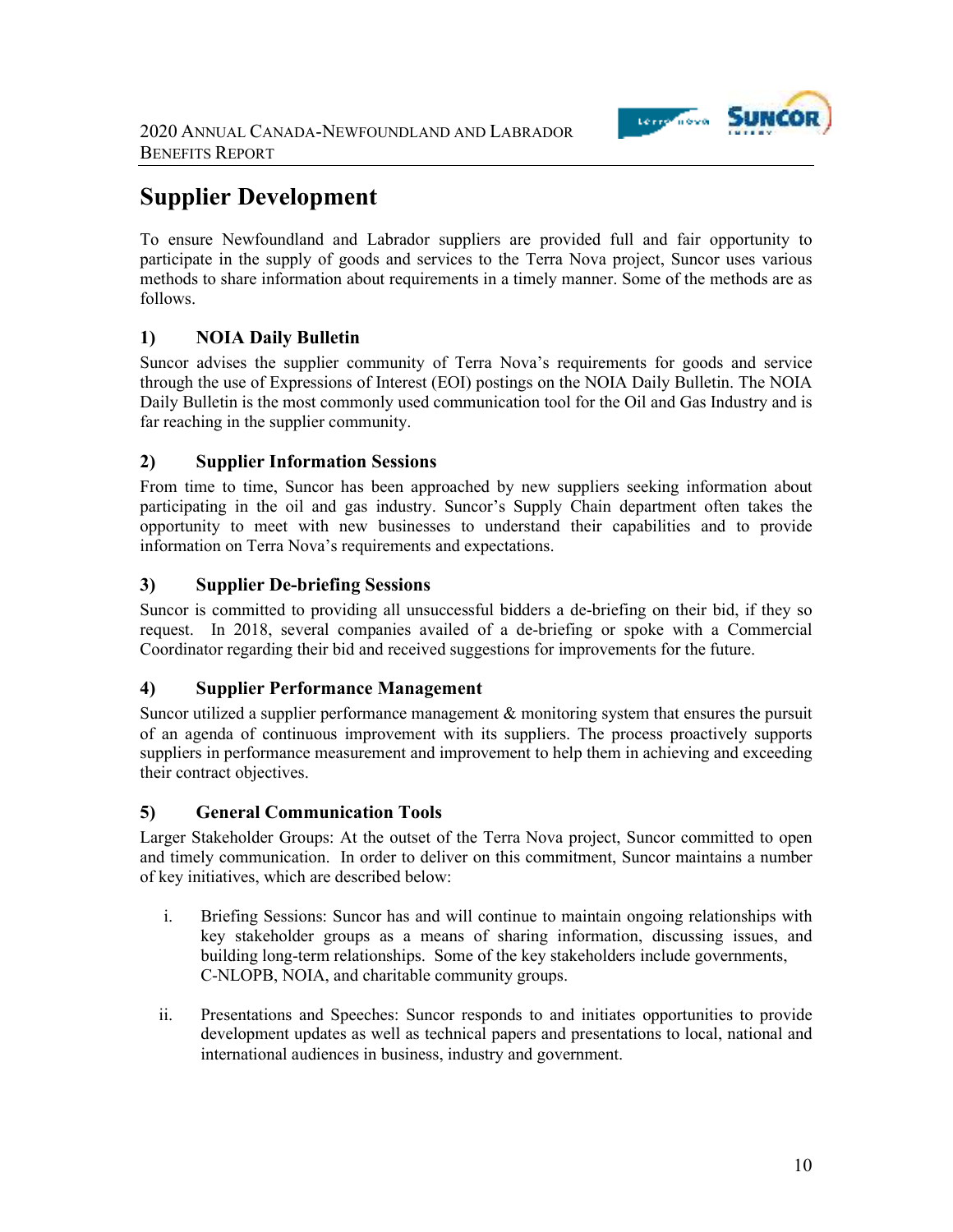

## **Research and Development and Education and Training**

### **Terra Nova Research and Development**

Research and Development (R&D) is a key focus area for Terra Nova as it provides the opportunity for real and quantifiable benefits for the project itself, the local oil and gas industry, and the people of Newfoundland and Labrador. In addition to the potential positive impact of R&D activities in terms of the business case, investment in R&D activities also provides a mechanism for Terra Nova to identify areas where processes and associated infrastructure can be improved in terms of safety to people and the environment. Furthermore, Terra Nova also recognizes R&D investment as a key enabler of innovation and growth in the province in terms of the local oil and gas industry and the many industries and organizations that support the work of the oil and gas industry.

In 2020, Terra Nova sponsored R&D activities focused on a number of areas including safety, the environment, and development/operational challenges. A summary of R&D activities undertaken during 2020 is provided in Table 6.

|                                                             | <b>Description</b>                              | Research<br>Agency | 2020<br><b>Spend</b> |  |  |
|-------------------------------------------------------------|-------------------------------------------------|--------------------|----------------------|--|--|
|                                                             | <b>Environment and Safety</b>                   |                    |                      |  |  |
|                                                             | Oiled Seabird Cleaning Centre                   | Various            | \$33,598             |  |  |
| 2.                                                          | <b>Environmental Effects Monitoring Program</b> | Stantec            | \$435,346            |  |  |
| 3.                                                          | Glacial Loads on Floating Structures            | C-Core             | \$40,000             |  |  |
|                                                             |                                                 |                    |                      |  |  |
|                                                             | <b>Development/Operations Related</b>           |                    |                      |  |  |
| 4.                                                          | Digital Offshore Canada (DOC)                   | PRNL/OSC           | \$127,440            |  |  |
| 5.                                                          | Kraken (OceanVision)                            | Kraken             | \$306,133            |  |  |
|                                                             |                                                 |                    |                      |  |  |
| 6.                                                          | Suncor's PRNL Baseline R&D Activity             | <b>PRNL</b>        | \$360,000            |  |  |
|                                                             | <b>Total</b>                                    |                    | \$1,302,517          |  |  |
| Table 6, 2020 Towe Nova Descarch and Dovelopment Activities |                                                 |                    |                      |  |  |

*Table 6 - 2020 Terra Nova Research and Development Activities*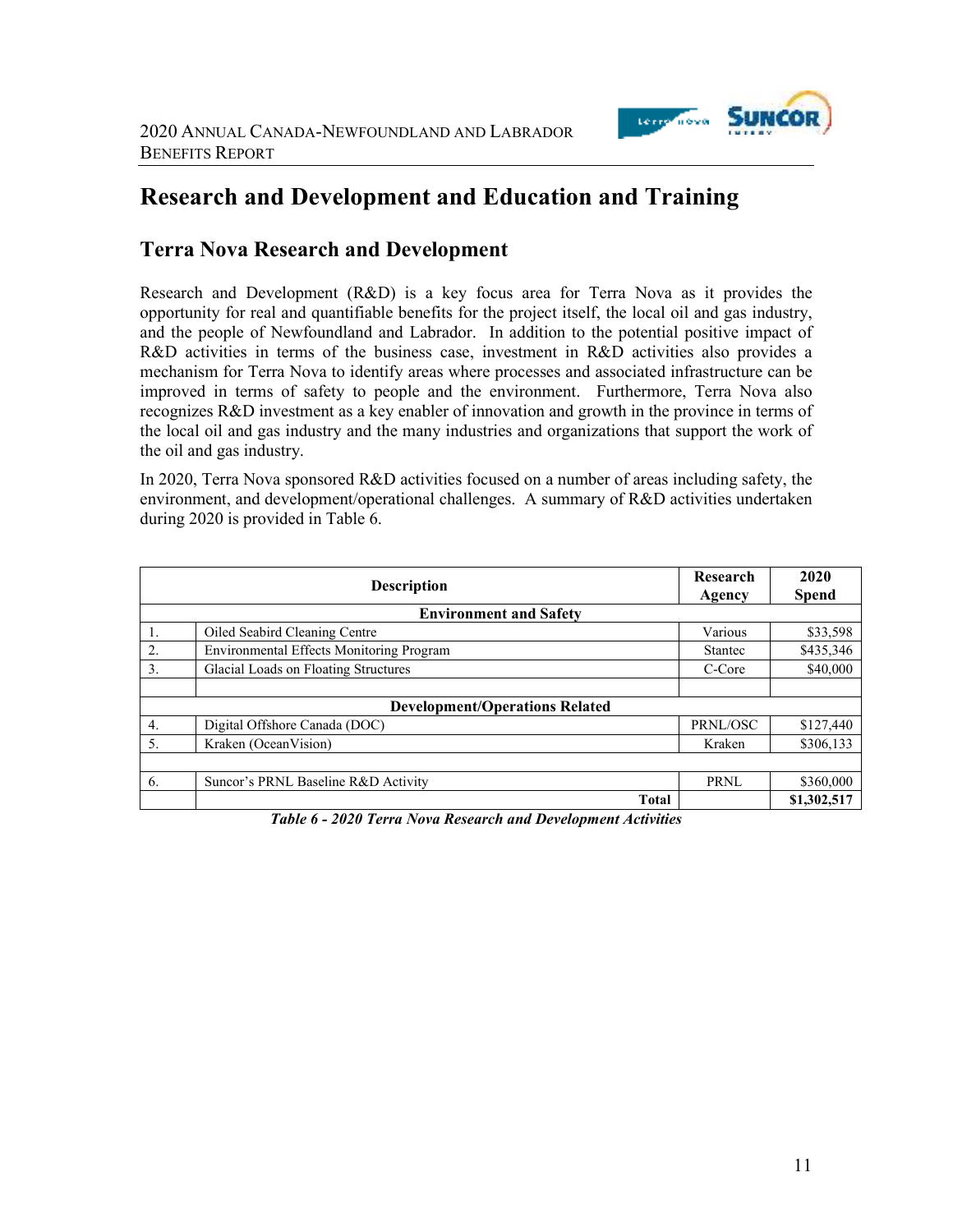

## **Terra Nova Education and Training (E&T)**

Terra Nova's commitment to its employees is evident by the significant annual investment made in E&T. During the reporting period, Suncor and Terra Nova Contractors spent just under \$100 thousand in E&T activities related to the Terra Nova Development.

Suncor has placed a strong focus on capability development, providing individuals with educational assistance to further their studies. Suncor continues to use local training institutions and education expertise where possible. In instances where local training is not available, Suncor brings expertise into the province to deliver the required training. This not only provides the ability to train a greater number of Suncor employees but also has allowed Suncor to partner with other operators and Contractors (i.e., White Rose, HMDC, PSN) thus achieving a more capable provincial labour market.

Some of the focus areas where Suncor has made investments in E&T in direct employees include:

- Educational Assistance
- Training/Conferences/Seminars
- Emergency Response Centre

Suncor and Terra Nova Contractors continue to support co-operative education programs offered through local university and technical institutions with interesting and challenging work opportunities in various functions of our businesses such as engineering, geosciences, finance, supply chain management, and marine roles. In 2020, the Terra Nova Project filled a total of 41 Co-op positions at a cost of just over \$486 thousand. The Co-op program has been quite successful in helping Suncor and Terra Nova contractors identify long-term hires needed to support the labour requirements of the Terra Nova project.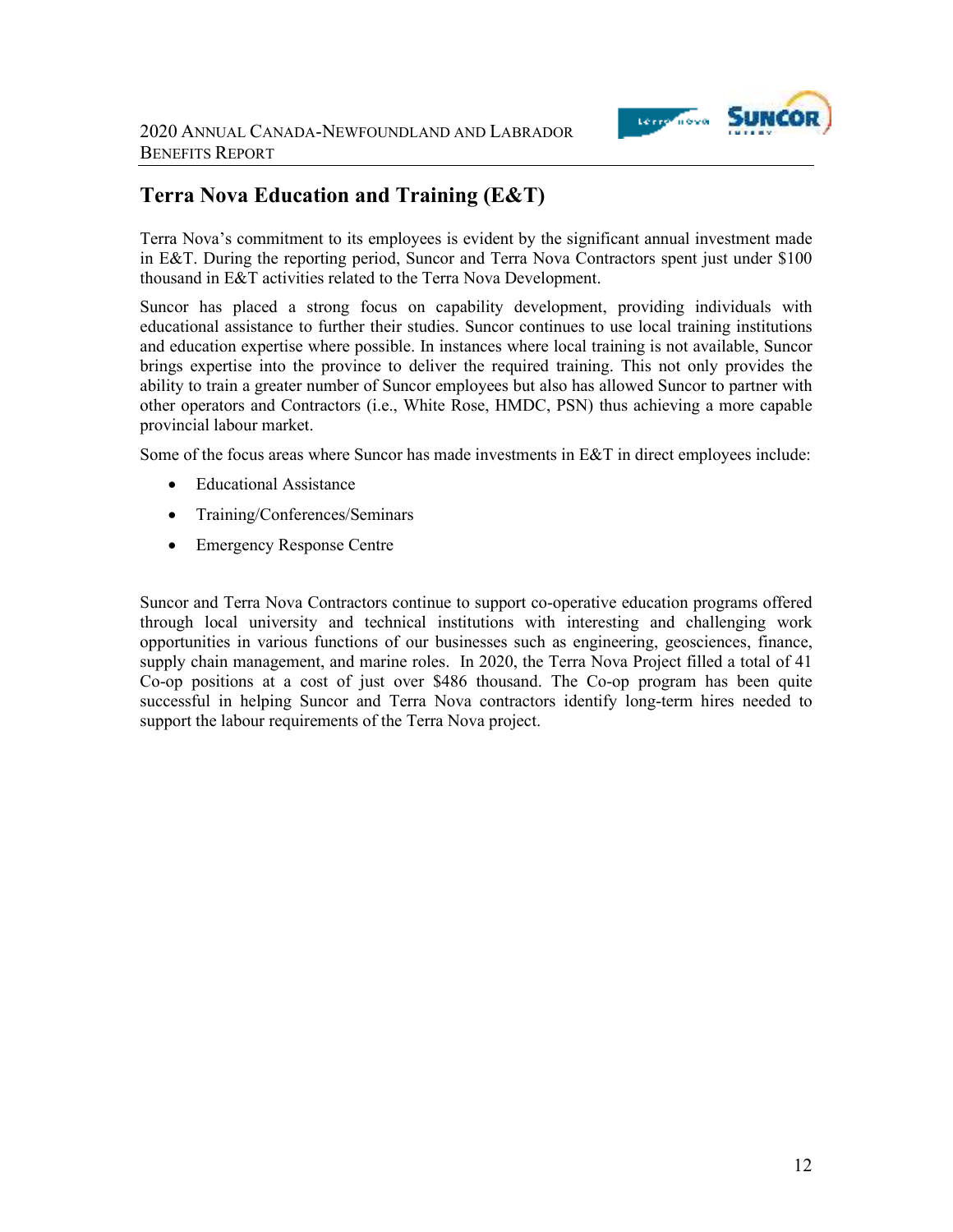

# **Diversity**

Suncor is committed to cultivating diversity within a respectful, inclusive workplace. As Canada's largest energy company, it's critically important that we foster an environment in which all employees are valued and treated with respect.

Diversity contributes to a healthier and more successful workplace, one in which individual differences are respected and celebrated. We work had to ensure that the most important asset, the people, have differing perspectives, experiences and backgrounds, reflective of the communities in which it operates.

Suncor is committed to having a workforce that is motivated, capable and aligned with our values. This is reflected in recruitment efforts and as a result, there has been success in recruiting people of diverse backgrounds at all levels in the organization. Most importantly, Suncor's diversity initiatives are intended to provide opportunities for individuals from diverse groups to attain the knowledge and skills to contribute as valuable members of its workforce.

## **Monitoring Employment of Designated Groups**

As part of its commitment to diversity, Suncor continued to monitor the employment levels of underrepresented groups in Terra Nova including women, indigenous people, persons with disabilities and members of visible minorities. Table 7 illustrates the employment of members within these four designated groups working on the Terra Nova project as of December 31, 2020. The figures presented in Table 7 are based on data collected from employees and contractors through self-identification on a confidential and voluntary basis. Information regarding gender was obtained from employees' records. In 2020, 34% of Terra Nova's workforce represented members from the four designated groups. Women represented the largest group at 26%, while indigenous people represented 4%, persons with disabilities and members of visible minorities both made up 2% of Terra Nova's workforce.

To ensure that Suncor can access the necessary people and skills, both in the short and longer term, it is critical that the company attract and retain talent that has previously been underrepresented in the workforce. A review of the previous years shows that women represented 12%, 28%, 27% and 26% of the Terra Nova workforce in 2017, 2018, 2019 and 2020, respectively. It should be noted that changes in percentage representation is highly dependent on the nature of the operations being conducted throughout the applicable reporting period.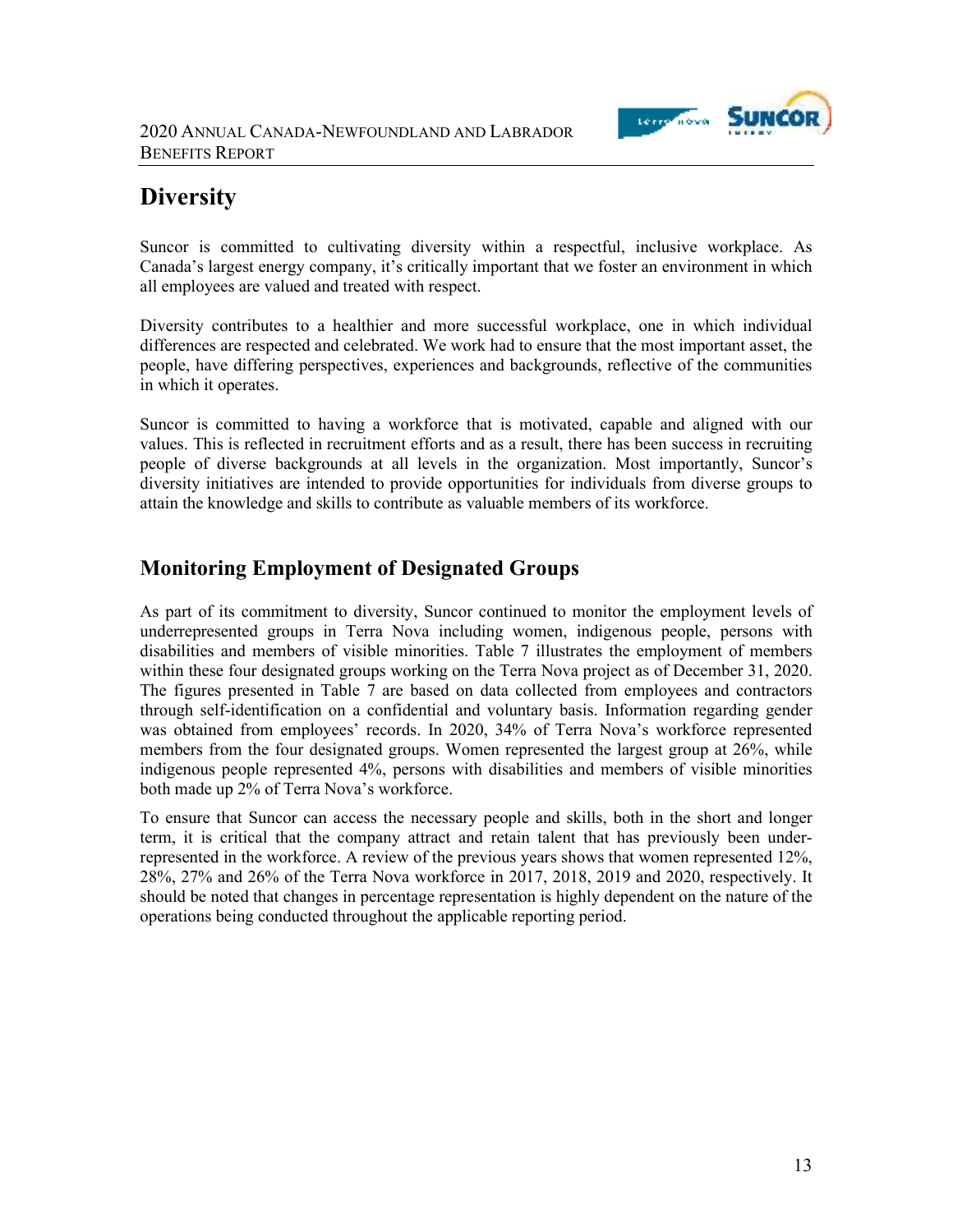

#### 2020 ANNUAL CANADA-NEWFOUNDLAND AND LABRADOR BENEFITS REPORT

| Category                          | Women (%) | <b>Indigenous</b><br>Peoples (%) | <b>Persons with</b><br>Disabilities (%) | <b>Members of</b><br><b>Visible</b><br>Minorities (%) |
|-----------------------------------|-----------|----------------------------------|-----------------------------------------|-------------------------------------------------------|
| <b>Managers and Supervisors</b>   | 3%        | $1\%$                            | $0\%$                                   | $0\%$                                                 |
| <b>Professional and Technical</b> | 8%        | $1\%$                            | $1\%$                                   | $1\%$                                                 |
| <b>Administrative</b>             | 13%       | $0\%$                            | $0\%$                                   | $0\%$                                                 |
| <b>Skilled Crafts and Trades</b>  | $0\%$     | $1\%$                            | $0\%$                                   | $1\%$                                                 |
| <b>Sales and Service</b>          | $1\%$     | $0\%$                            | $0\%$                                   | $0\%$                                                 |
| <b>Manual Workers</b>             | $1\%$     | $1\%$                            | $1\%$                                   | $0\%$                                                 |

Notes:

- 1. The numbers reported in this table may also be reported under other oil projects due to shared services.
- 2. Total Workforce is the total number of persons directly employed on the project at end of reporting period including operator and contractor personnel.
- 3. Participation of members of designated groups is expressed as a percentage of the total workforce rounded to a whole percentage and is based on data collected through self-identification on a confidential and voluntary basis. Information regarding gender is obtained from employee records.
- 4. Categories are based on the employment equity occupational groups by Statistics Canada filtered to include occupations relevant to the oil and gas industry. Accordingly:
- **Managers and Supervisors** includes: Senior Managers, Middle & Other Managers, and, Supervisors and Supervisors: Crafts and Trades
- **Professionals and Technical** includes: Professionals as well as Semi-professionals & Technicians
- **Administrative** includes: Administrative and Sr. Clerical Personnel as well as Clerical Personnel
- **Skilled Crafts and Trades Workers** includes: only those in that employment group
- **Sales and Service** includes: Skilled Trades & Service, Intermediate Sales & Service Personnel as well as Other Sales & Service Personnel
- **Manual Workers** includes: Other Manual Workers and Semi-Skilled Manual Workers

*Table 7 - 2020 Terra Nova Employment of Designated Groups*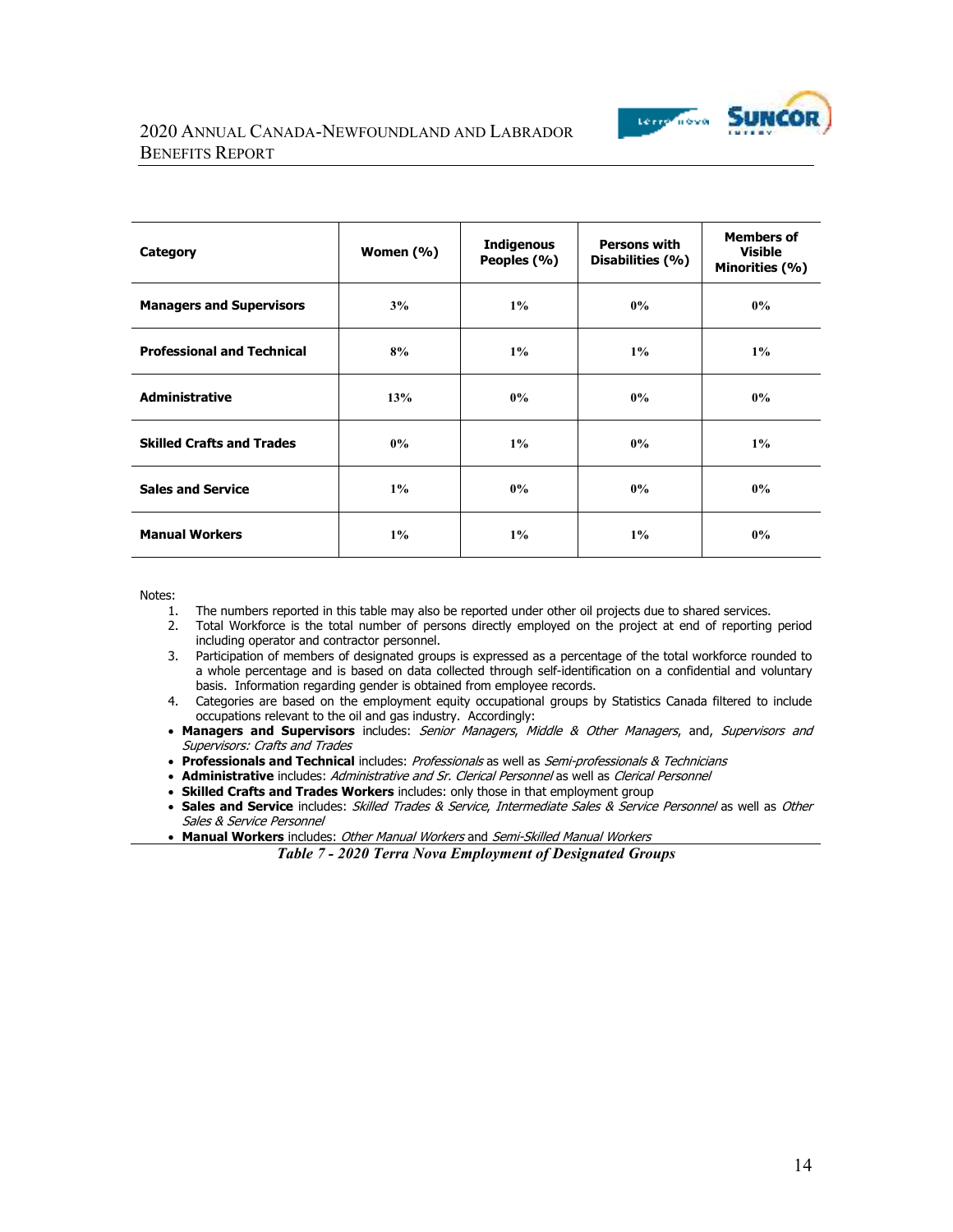

## **Diversity Strategies**

In 2020, Suncor continued to accelerate the diversity of its workforce though the development and implementation of strategies aimed at increasing the number of employees in underrepresented groups. Leader capability and accountability was a key priority and a critical culture lever, and there were opportunities to support leaders to develop behaviors and skills through coaching and learning opportunities that reinforce respect for differences, listening to everyone, challenging unconscious bias, and facilitating effective conversations and meetings where everyone is heard.

The employee inclusion networks have expanded significantly in the last few years, and help create a sense of belonging and community, support career development, and enhance two-way communication that enables all employees to be engaged, feel supported and build understanding for diversity and inclusion. Suncor currently has six networks, including networks with a focus for women, Indigenous Peoples, and members of the LGBT community, and networks for anyone interested in learning about and supporting inclusion and diversity.

Consistent with the Suncor Diversity Philosophy and our commitment to Education and Training, Suncor has strategically directed E&T funds towards programs that target groups, designated as under-represented in the workforce. Supporting skills, knowledge development, and educational infrastructure that grows under-represented talent enables a more diverse pool of applicants available to potentially support the resource requirements of Terra Nova, service providers that support the oil and gas industry, and the province in general.

Making strategic investments in E&T is one way in which the development of petroleum resources offshore Newfoundland and Labrador is contributing to the growth and sustainable development of the province. Some of the E&T initiatives that Suncor has invested in 2020 are as follows: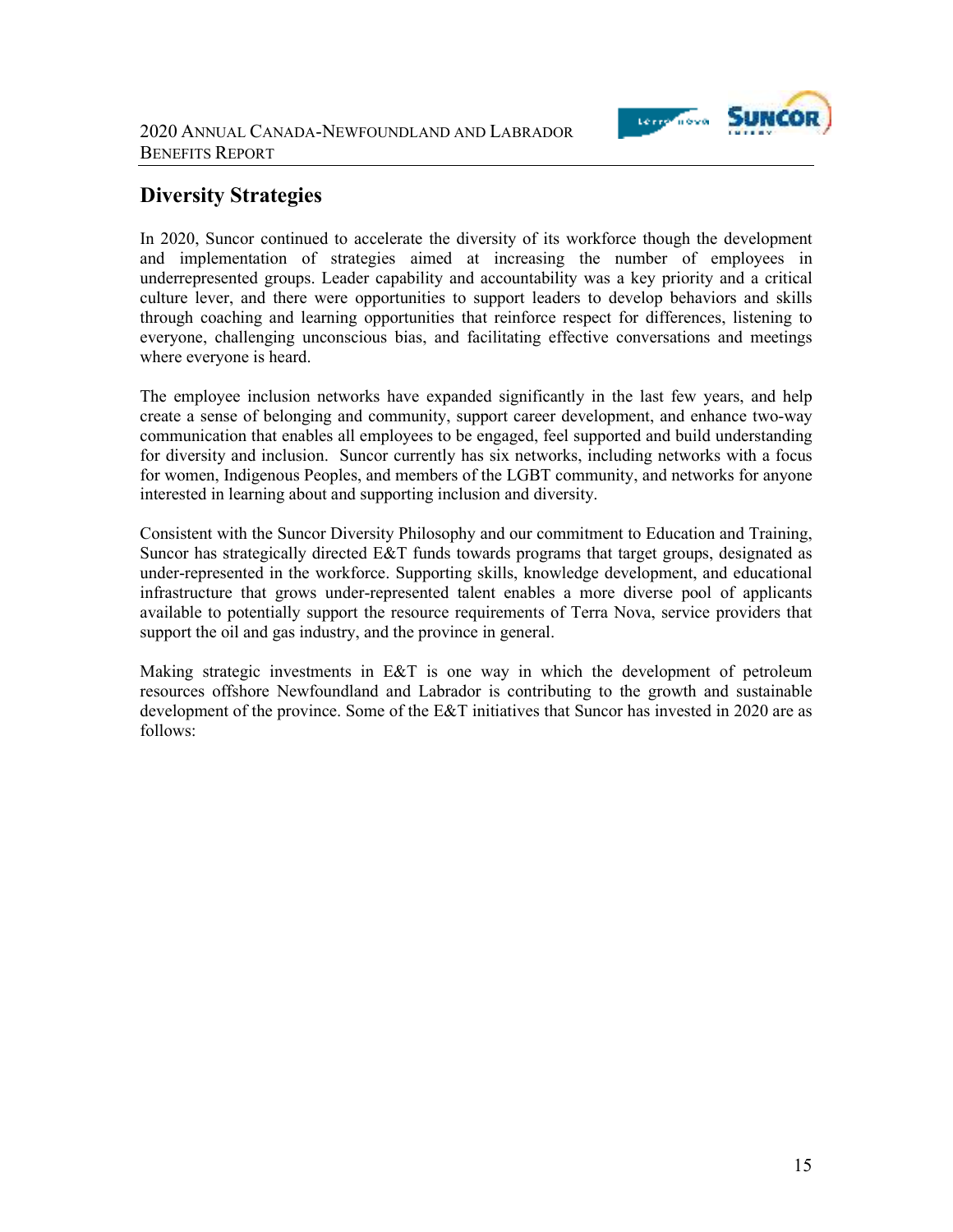

#### **Scholarships for Women in Engineering**

In collaboration with Memorial University's Faculty of Engineering and Applied Science, Suncor has committed to provide two undergraduate female engineering students a term-funded scholarship valued at \$2,500 each. The scholarship will be awarded twice annually in terms five through eight to students who express interest in the oil and gas sector and who have graduated high school in Newfoundland and Labrador. Suncor established the Scholarships for Women in Engineering with an investment of \$64,027 over a number of years, starting in 2014. In 2020, the scholarships were presented in a virtual ceremony due to the pandemic.

#### **Indigenous Awareness**

In 2020, Suncor launched and took part in several initiatives to help draw attention to and celebrate Indigenous Peoples. They are as follows;

- Virtual participation in National Indigenous Peoples Day, which included learning the history of the Powwow Celebration via CBC Documentary Series, examinations of modern Indigenous art, as well as a brief history of the loss and return of Throat Singing in Labrador.
- Virtual participation in Orange Shirt Day, which provided an opportunity to remember the history of residential schools and their impact on generations of Indigenous Peoples in Canada.
- Suncor's internal *Journeys* the employee inclusion network hosted different virtual events throughout 2020 such as cooking classes, profiling Indigenous artists, discussion panels and offered a look at a television series "First Contact" that addressed stereotypical opinions, challenged perceptions and confronted prejudices.
- Indigenous Cultural Awareness Training sessions were offered and throughout the year Suncor continued to distribute moose hide pins to staff both onshore and offshore. There have also been land acknowledgements being integrated at the beginning of meetings.

Suncor has grown its enterprise-wide diversity training over the course of 2019. In addition to existing classroom training, Suncor launched Indigenous Awareness web-based training in 2015. All employees were required to complete Indigenous Awareness training as well as many employees throughout Suncor took part in Indigenous Engagement Sessions during 2020.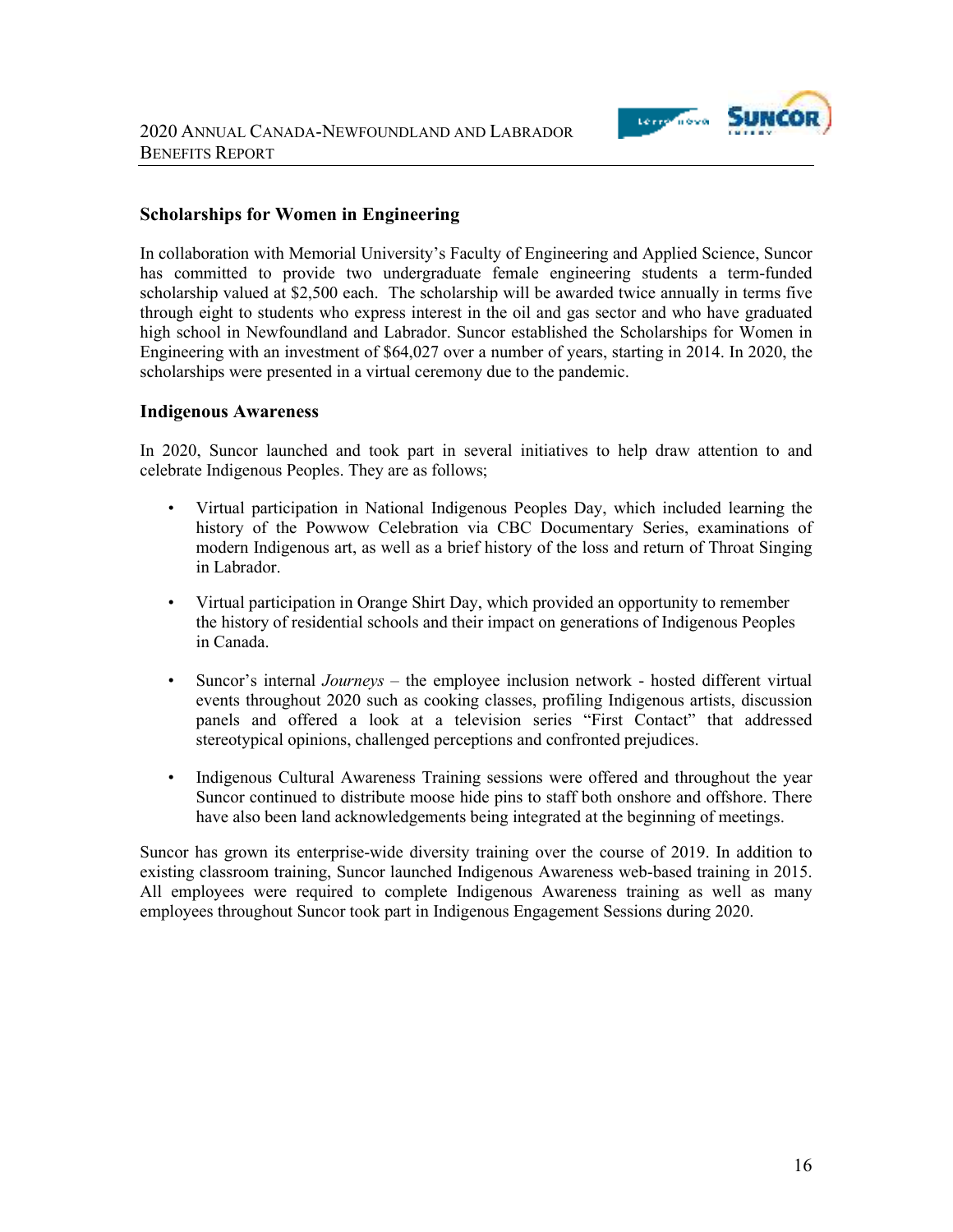

#### **Indigenous Student Program**

In 2015, the Summer Aboriginal Student Program was created, and it has substantially grown since. Suncor's social goal of building greater mutual trust and respect with Indigenous people of Canada is supported though this program. In 2019, the program was renamed the Indigenous Student Program. Factors that aided in this decision included the alignment of language Suncorwide with the United Nations and the Government of Canada's terminology, all of which emphasize fostering principles of equality, partnership, good faith and mutual respect. The program has quickly grown across Canadian operations.

Starting with just eight positions in 2015, it has now budded into have over 80 positions in 2019. Thirty-three students were hired into the program in 2020. The program provides summer work term opportunities to support increasing Indigenous youth participation in the oil and gas industry. The work terms typically run for four months with positions identified in locations across Canada. Connecting with Indigenous students presents the opportunity to understand the challenges they face, which in turn helps to continue building a sustainable program long-term.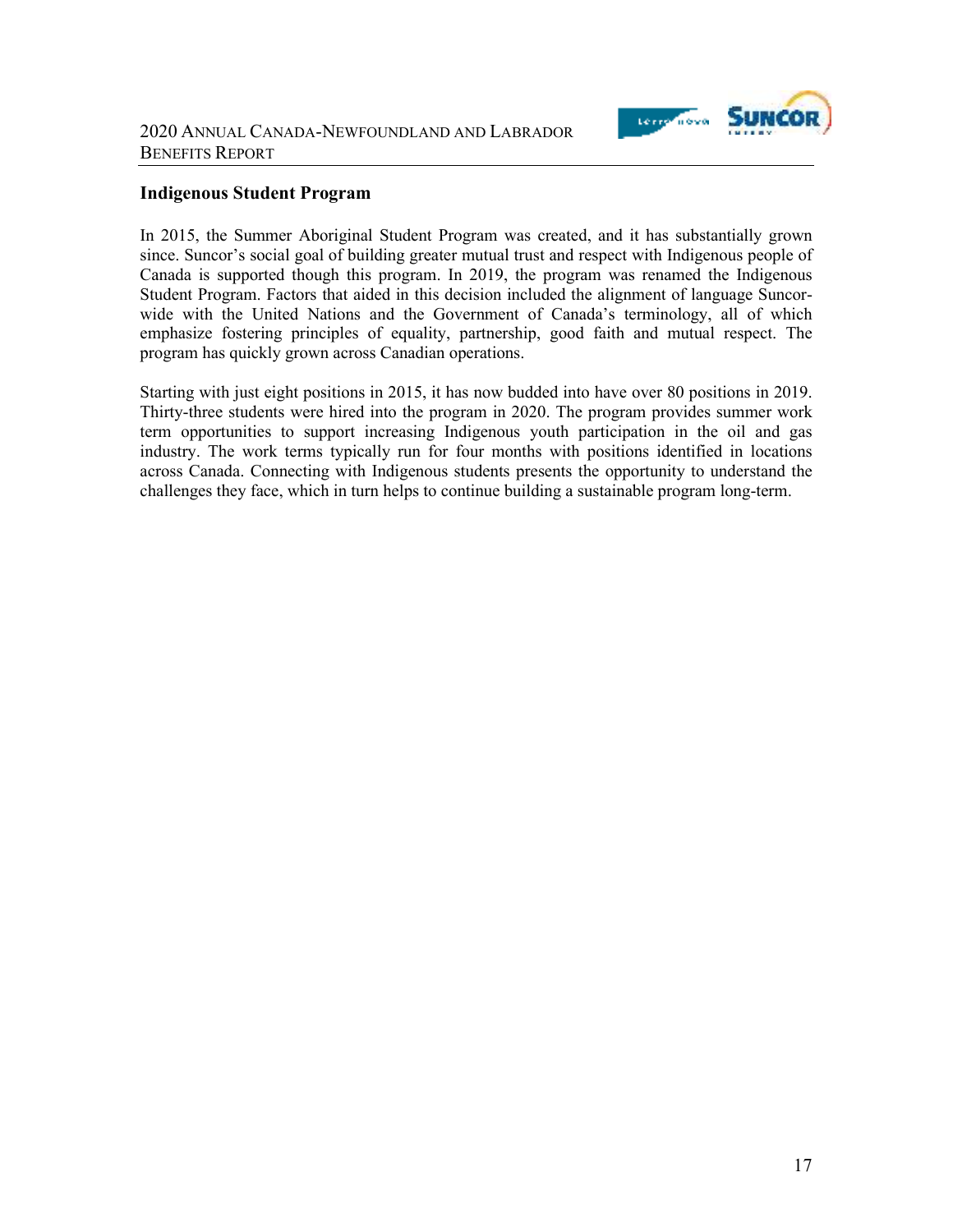

## **Community Investment**

#### **Investing in better communities**

Suncor helps to build sustainable, resilient communities by supporting non-profit activities, events and organizations and supporting the fund-raising and volunteer efforts of employees.

Suncor works collaboratively with community groups and leaders to find long-term solutions to the challenges faced by growing communities. Through its private, non-profit charitable organization, Suncor Energy Foundation (SEF), the company invests in communities where it operates to build a better future and ensure these vibrant communities remain sustainable and resilient.

#### **Junior Achievement**

In 2020, the Suncor Energy Foundation contributed \$15,000 as a Gold Sponsor to Junior Achievement's (JA) Business Hall of Fame honouring business leaders in Newfoundland and Labrador. Suncor has been a proud sponsor of the JA Business Hall of Fame for more than 10 years.

#### **Fundraising and volunteerism**

Suncor and its employees also give back to the communities in a variety of ways, including:

The Suncor Energy Foundation contributed \$40,000 per region for continued impacts in the Social Sector due to the Covid-19 pandemic. For the East Coast this included \$10,000 to Community Food Sharing Association, \$10,000 to THRIVE Community Youth Network and \$20,000 to the St. John's Boys and Girls Club

In 2020, the SunCares Community Giving Network Campaign (SCGN) raised over \$105,000 and employees on the East Coast and surrounding arears also contributed over 3,200 hours of volunteer time. There were 97 community organizations which were supported by employees on the East Coast - about 40% of employees chose to donate their time and/or money.

Due to the pandemic, there were no Days of Caring events in 2020, however through virtual ticking, approximately \$12,000 was raised for the East Coast Christmas Hamper Support Initiative. The recipient organizations of these donations were the Community Food Sharing Association, Single Parents Association and Credit Counselling Services. Contributions from the Suncor Community Investment budget went to organizations such as The Association for New Canadians Breakfast Program, Big Brothers Big Sisters Mentor Program, Kids Eat Smart Food4Kids Campaign, and Bridges to Hope Food Bank.

Suncor also kicked off the SCGN Campaign in 2020 with the #GoodDeedChallenge. This challenge had employees getting out to perform a good deed for the community and/or members of the community. Once a good deed was completed, the individual would then challenge another member of the Suncor community to complete a good deed of their own, in turn paying it forward. This was a big success on the East Coast, and eventually spread to other Suncor locations.